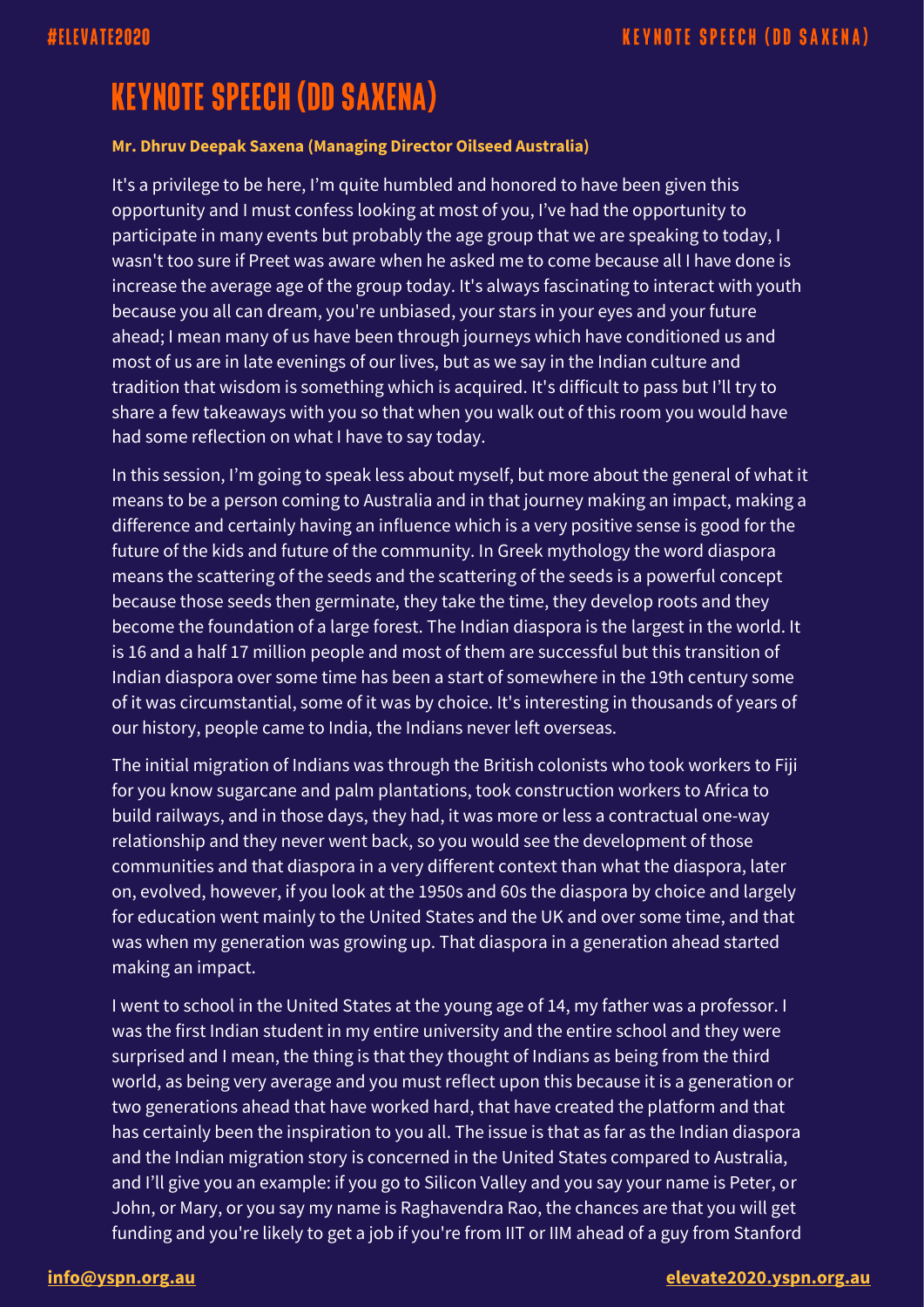[04:43 inaudible] and these are facts. If you go and speak to about 500 of fortune, 500 companies I'd be surprised if 495 of them are not aware of IIT's and IIM, and I can assure you, and I do interact a lot with CEO's here that 90 of Australian CEOs have no idea what is IIT and IIM.

90 percent of the Indians are unlikely to get any funding here, so what is the message in the United States Satya Nadella Sundar Pichai, I mean I can name hundreds of them, but just take this top five CEO's Indira no use from my batchmate at the I am. Ajay Banga who is junior to me at the I am, I mean head of Mastercard. These five CEO's are managing a size of the company which is twice the size of GDP of Australia, now the fact of the matter is I was reading the other day that, well I mean you guys must be aware that there is the finance minister of UK is an Indian he incidentally is the son-in-law of Narayan Murthy, for those of you don't know he's from Stanford and the home minister is an Indian, it's unfortunate that we don't have a single Indian in the federal parliament here from any side today so it means that we are really a generation behind and I feel very strongly that it's your generation which will make the difference.

It'll make the difference and I think it takes time, I mean when I went to us in 1966, 67 they were surprised I could speak in English; they were surprised that I was good at math and they were surprised that I was in the honors list and I played, I mean anyway that's beside the point of what I achieved; but the point I'm making is at the end of the day, at that time, we face the same challenges which you face. The point is, in life, it takes time to understand and crystallize your potential, to begin with, your potential is here, opportunities are here and you can enter here This pendulum will swing, has to swing, but this will swing over time it won't happen circumstantially you have to work towards it and I was very impressed when you said that it is important for us to be cohesive, it is important for us to do things collectively, it is important for you to be organized and to have a strategy because individually I don't think the diaspora has reached in Australia, a level where people will take you seriously because building credibility takes time.

People listened to me, not because I was any different 20 years ago in the government, it's just a few runs on the board and therefore it's important that cohesively and collectively that you can do things and I must say the Sikh community is far ahead of the game because unfortunately, the reality is unlike the Chinese community, unlike you know related personal experience or the Japanese community, or even the British community, the Indian community, unfortunately, is very individualistic and highly divisive and we don't think collectively. So good on all of you to do what you're trying to do.

I do want to also reflect upon how things have changed in Australia, my personal story is, of course, a bit different from yours I had the privilege of being a CEO of a very large 2 billion-dollar group in Singapore and my son was going to get drafted. So, our story of moving to Australia was that I sent the family here in Melbourne, it's just that I had a few friends and they went to school here so my journey didn't start in the ground level but I had cancer in 200, and that's where my journey as an entrepreneur started. That was phase two of my journey, but when we moved our family and we started in Australia the supermarkets used to work nine to five, five days, you'd know there were six Indian stores. We had to drive 16 kilometers and I hardly remember in CBD either listening to any of the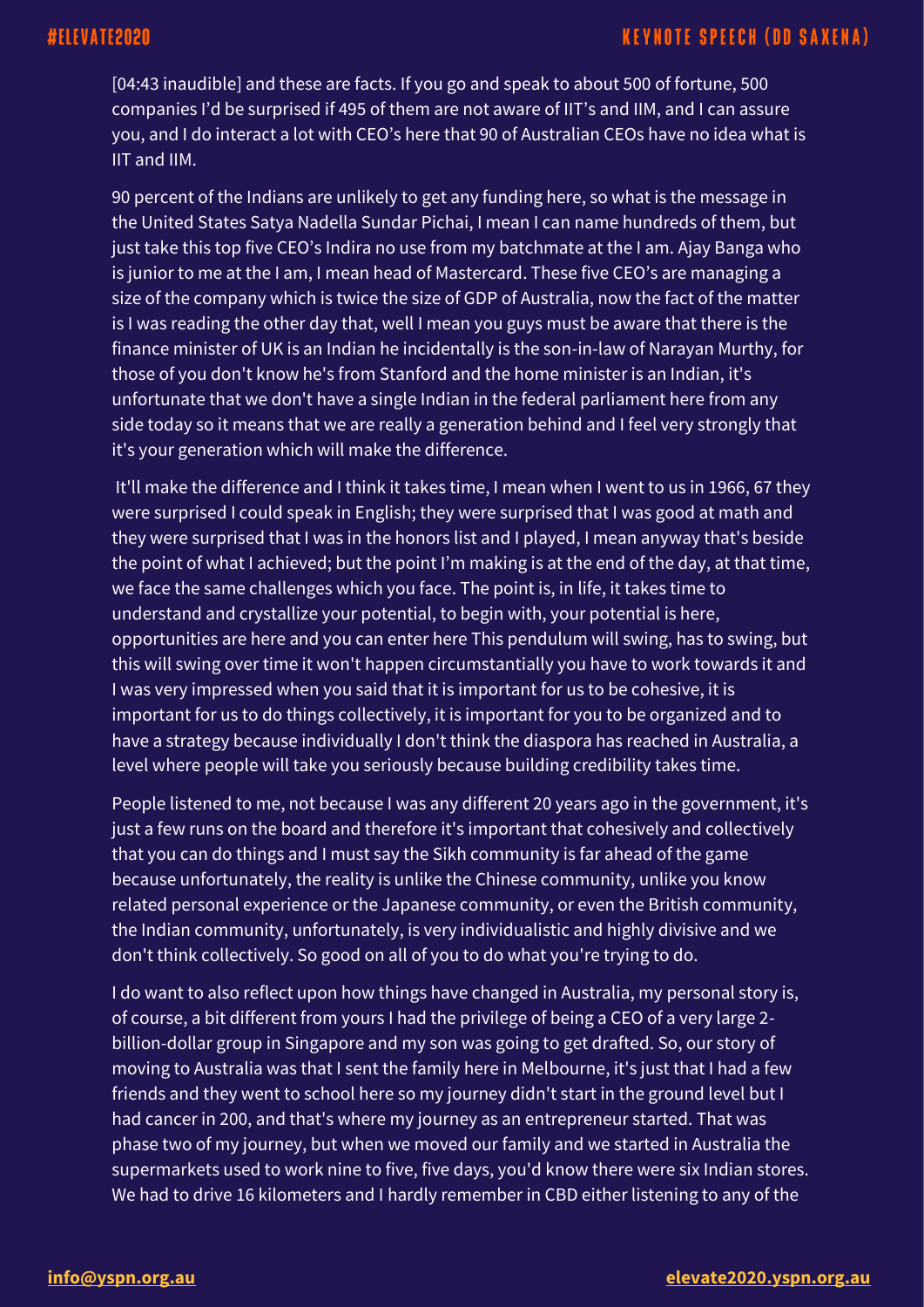# #ELEVATE2020

# **KEYNOTE SPEECH (DD SAXENA)**

Indian languages, seeing any lady wear the sari. So, life was pretty different, also nature and character there's nothing right or wrong about it.

The group of Indians and I think the total population in the mid-90s was about  $\overline{40,000}$  was professionals and those waves of professionals came and their journeys were very different from your journey. They were first-generation, secondly, they came as first Anglo-Indians who were allowed to come here, then there were doctors and then there were professors and then they were professionals and then there were others who followed, but there has been a structural change of the nature of Indians who have started coming here and the community has grown rapidly and I am involved in a few things, but the thing is you must realize numbers are a strength but numbers can also be a weakness and therefore structurally, demographically and in a very social sense the nature of the Indian community has changed rapidly and therefore what is very important is that they are all making marginal impacts in what they're doing, but I think the key issue is professionals who came here created a mark of excellence and I think it is very critical that as the community grows we have not only islands of excellence but we have a community which creates excellence.

So, I'll reflect on my journey because that was the brief given to me. So, when I came here after cancer, being a CEO, being a managing director for a two-billion-dollar company, I was very clear that I was never in Australia going to get a job which would be of the nature that I think my capability though I may have an exaggerated view of them, would necessarily get me. So, I know no other option to start my journey as an entrepreneur.

So, I am from IIT Kanpur, I am a Bangalore and I'm from the first batch where I'm Bangalore and that's where I met my wife and we're the first couple of our in Bangalore and so the thing is I have been a professional manager most of my life I started my career with Uni-lever which was at that point of time considered to be one of the best jobs in India, and had a unique privilege of working with some of the best guys who have really made a big impact globally, but I decided to migrate in my journey from being a professional to an entrepreneur, but I still consider myself a professional, I still consider myself an employee of the organization and I think the journey of being an entrepreneur is quite fascinating quite challenging and quite rewarding, but you've got to be made differently, because when you said speak on your success, I tell you success is not an event, success is a process and it takes a lot of a lot of components in your life to basically make things happen and the journey is always full of challenges; but it's the journey of experiences which make things happen I put nine green field projects in my life in five countries, Indonesia, Egypt, India, Kazakhstan and Australia and let me tell you Australia is the most difficult place to put up a project. One of the projects that I have put up as a joint venture in India was the first food industry making uni-big biscuits in Bangalore.

Many of you may not know this but we did the first 2020 in August and Dhoni played in that tournament along with half the Indian team and half the Australian team in 2005. So today when I started my journey in India as an entrepreneur and joint venture that particular project we started in July 2004 and we were in production in May 2005 and unibig biscuits are the one by the way which sell in the coffee day and it's the largest Australian distributed product, it's a 100-million-dollar company and about 150,000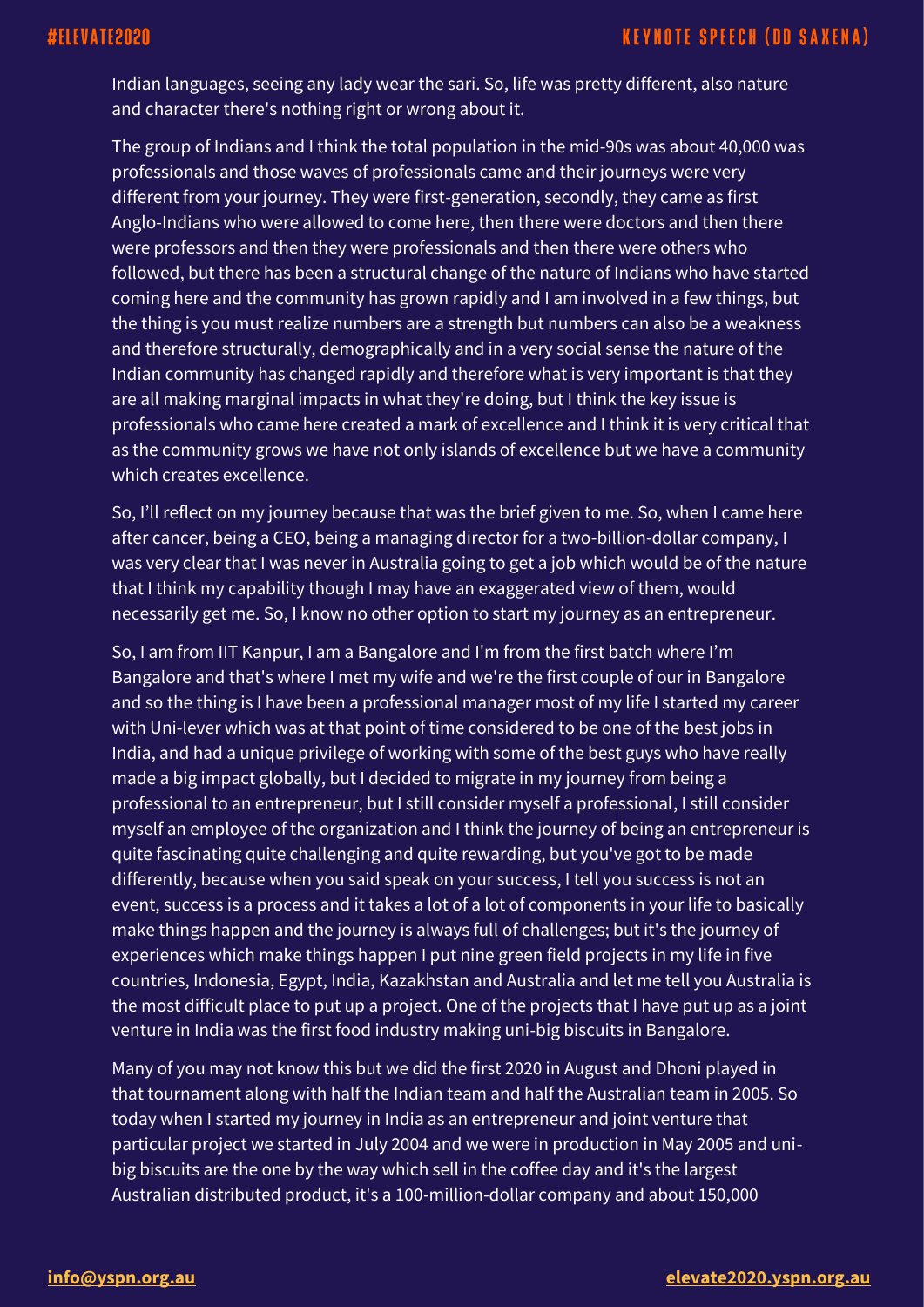outlets. the reason I'm sharing this with you is, I established that project in less than a year.

When I started building Riverina oils and our three businesses here and talked briefly about them, Riverina oils incidentally today is the largest food and Agri investment in Australia in the last 12 years. It is, I've tried many times, I started in my house. It's a 150 million-dollar investment, it's a 200-million-dollar company. It employs about 100 people directly and impacts 500 people indirectly we crush and process around 200,000 tons of canola seed, 18,000 trucks come so it's I mean here, it's a large enterprise and it has a huge multiplier, it's the largest exporter of oil. We're the leaders in edible oil in Australia and animal feeds just to give you an impact that we made, every sixth restaurant that you go to uses our oil, every fifth glass of milk that you drink, every fourth chicken that you eat, eats our animal feed, so there's a huge multiplier effect but anyway, the point I was wanting to make was when I started this journey the first capital was mine and you realized that from my background I didn't have 150 million dollars because I haven't inherited anything from my father who was a university professor.

So, the thing that I wanted to share with you is that it was a great challenge, all the equity that we raised was from overseas I'm the only Australian investor so people believed in my story overseas than they believed here, and that is again because if there were 100 cases before me, who made the difference, I would, people would have believed my story when I said that I'll build this business everybody said well Cargill and drink open, all of you know Cargill is the biggest food and agree company in the world. It's a 160-billion-dollar company and green cop is a market leader here with a value of three billion dollars market cap but has a huge impact, it's been over 120 years. They said you're mad, you've got to be made to be an entrepreneur sometimes. So, the thing is that we changed the paradigm, we have this disruptor and we created one of the best plants in the Asia Pacific, but what I want you to know is that 100% of this plant was designed in India 92% of the equipment came from India. I have 46 of the brightest engineers working in the company and we are today market leaders ahead of Australia in Australia and we are the second-largest seller of non-gm oil in the United States of America.

This was all achieved with a lot of Indian-ness, but also no Australian bank-financed me. Again, and I'm not sharing this to criticize the system, I'm sharing this with you to make you understand why it's important to have success is why it's important as a community for us to build credibility, why it is upon people like us and why is it for you to leave a better future for your children, is because, we haven't made the impact, we haven't made the difference, we haven't arrived as yet. It took me five years to get approval. I put up the project in India in one year and now I'm in various government committees, When I tell the story people don't believe it, but that is reality. In this country which I believe 100 years ago was one of the most entrepreneurial countries in the world, Sydney harbor bridge was built when there were only 16,000 cars, that's the foresight and vision that this country had and that entrepreneurship is dead and that is because Australia is producing maintenance managers.

Australia is a country full of monopolies and a lot of business, Australia has, therefore, become a country which is a country which sells commodities, it has developed great systems, great processes, but the benefits of quality, the benefits of technology, the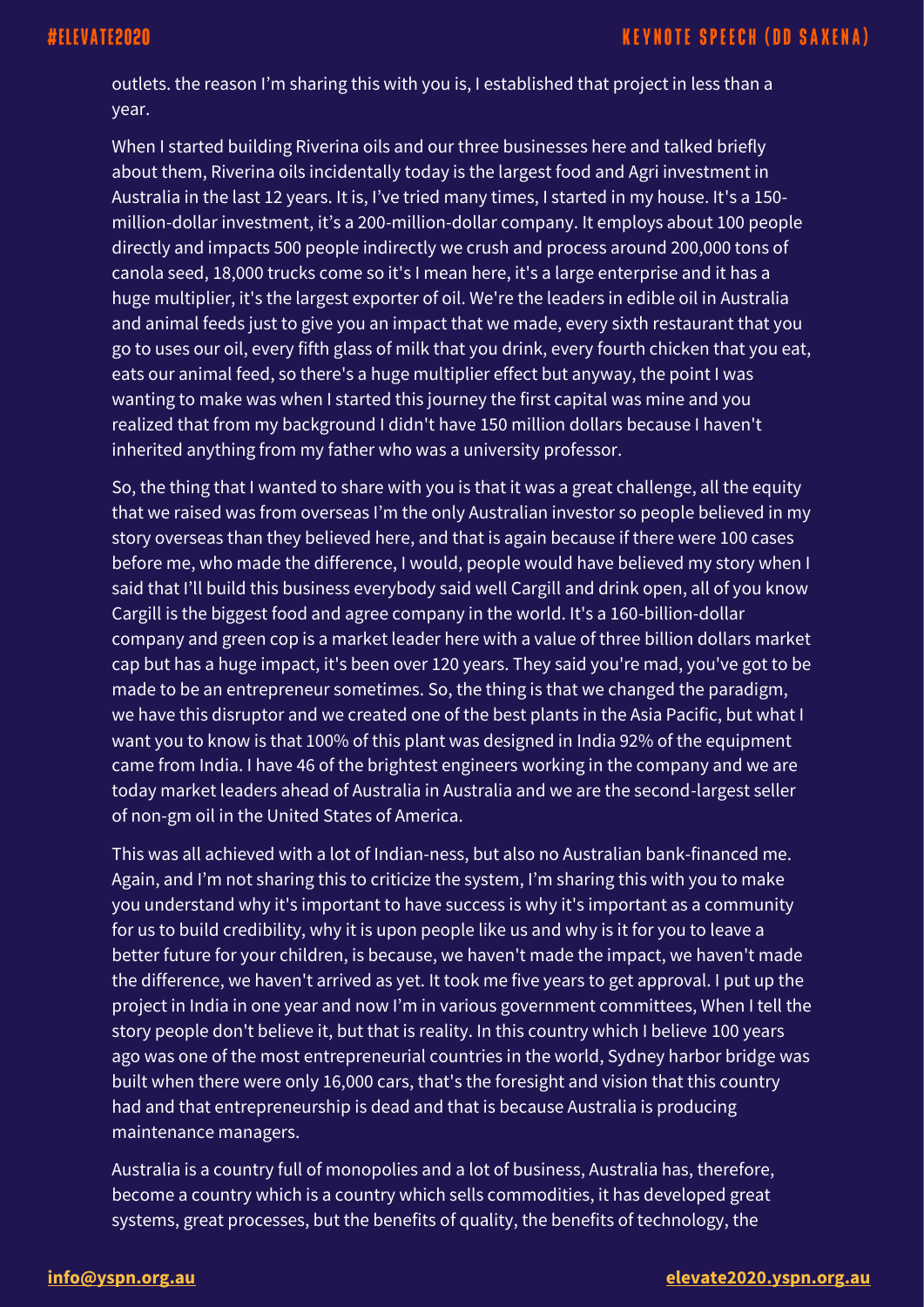# **KEYNOTE SPEECH (DD SAXENA)**

benefits of source traceability are all marginalized when you sell trade commodities and commodities are sold only on one thing on price and I think that has created a lot of reinforcement and has made more fat rather than muscles in the management system and that entrepreneurship is something which is a great opportunity because Indians are entrepreneurs by nature. Every farmer in India is underpaid, every shopkeeper is an entrepreneur. We are a country where 92 percent of the people are self-employed in India, reflect upon it and therefore I feel that it is in this environment that there is a great opportunity for people, young people like you to be entrepreneurs and make a difference, but being individual entrepreneurs it's going to be difficult, and therefore I like your idea of crowdfunding, I think we have to syndicate and therefore what did I do, so by the way I mean I was the largest customer of Bangka Baroda and State Bank of India. I would give it the first project to fund it, but the reason is that they couldn't find an Australian bank who's willing to fund, I couldn't find people locally who were willing to say, so the lesson for you all is syndicate capital, and create something which will have a critical mass because creating small individual enterprise is not what's going to make a difference. I do want to share two examples with you; so one example is that I run this company which is Riverina oils, which is canola, the other two businesses I have is we also have olive plantation near Griffith, so we are the largest stable olive producers in Australia.

I don't know how many of you know but Australia imports 85% of its stable olives, and the highest proportion of Indians who live in Australia and Griffith and you know, I mean you'd be surprised but nearly 25\$ of the population of Griffith is full of Indians and I do see a spirit of entrepreneurship there and I do see Indians capable of doing things in Griffith which I have seen Italians do and there's a lesson there, there's a lesson there, but what I want to share with you is, which is what amazes me and it is again that I was privileged enough to have the ability to influence the decision.

The olive is a difficult business, my olive grove if you run like this you'll probably run six marathons and I miss a large enterprise we account for fifty percent of the table olives that are grown in Australia I have 11 people on the farm and all of them are sardars from Punjab, and the interesting thing is, I have unwound seven years ago and there was a leap of faith I took, not one of them had seen an olive before, forget an olive tree. I had not tasted knowledge, so this means that we as a community have ability and talent to grow and adapt now these are important, you see this is the DNA that you have to harness they had the ability so I mean of course being from India, having grown up with a lot of Sikhs and knowing what Punjabi's are capable of, I mean obviously for me it was not a nobrainer because when it's 50 degrees, I know that someone is looking after the trees, not me and you know you've got to water and irrigate them all night and I know it is -5 that they're doing their job, so it's interesting, but I think these are the gaps and these are the things which exist. So look I've taken a lot of your time but I just want to leave two, three takeaways with you the first takeaway is my journey of course as an entrepreneur I succeeded I had run on the board as a professional, I had some credibility in the community, global community and I was able to sort of raise the capital, but undertaking any journey requires that you must have the knowledge and you must have self-belief and you must never give up, you must have resilience.

We almost came and got broke five times in this journey and in five times, we rose back because we had faith and belief. I always had the belief that we will succeed; the second